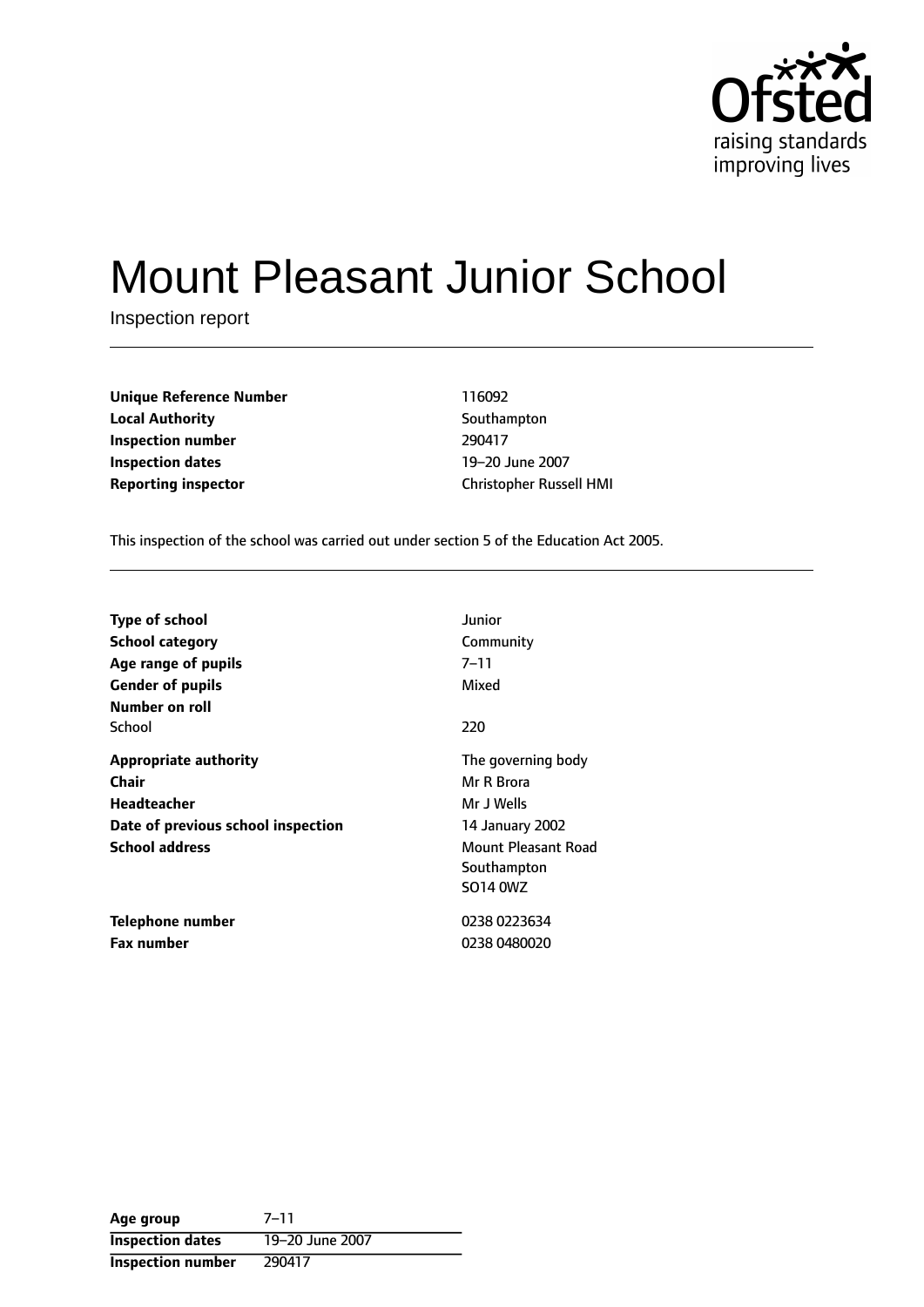.

© Crown copyright 2007

#### Website: www.ofsted.gov.uk

This document may be reproduced in whole or in part for non-commercial educational purposes, provided that the information quoted is reproduced without adaptation and the source and date of publication are stated.

Further copies of this report are obtainable from the school. Under the Education Act 2005, the school must provide a copy of this report free of charge to certain categories of people. A charge not exceeding the full cost of reproduction may be made for any other copies supplied.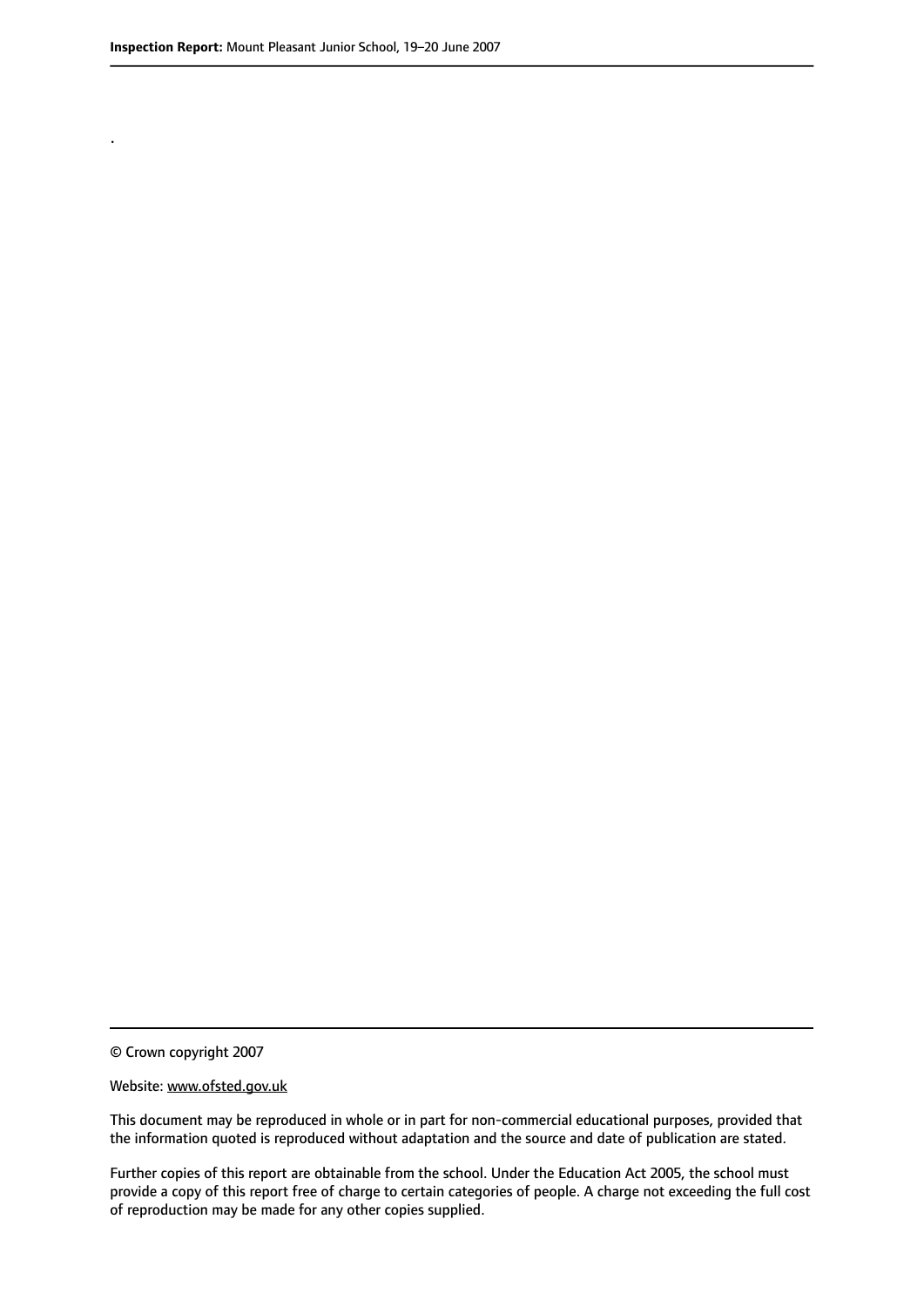# **Introduction**

The inspection was carried out by one of Her Majesty's Inspectors and one Additional Inspector.

### **Description of the school**

Mount Pleasant Junior School is an average sized junior school serving an area close to the centre of Southampton. Levels of social and economic deprivation are significantly above average. The school population is ethnically diverse: almost all students come from Black or minority ethnic groups and are learning English as an additional language. The school experiences high levels of mobility and many pupils join the school in the very early stages of acquiring English. The proportion of students with learning difficulties and disabilities is close to the national average.

#### **Key for inspection grades**

| Grade 1 | Outstanding  |
|---------|--------------|
| Grade 2 | Good         |
| Grade 3 | Satisfactory |
| Grade 4 | Inadequate   |
|         |              |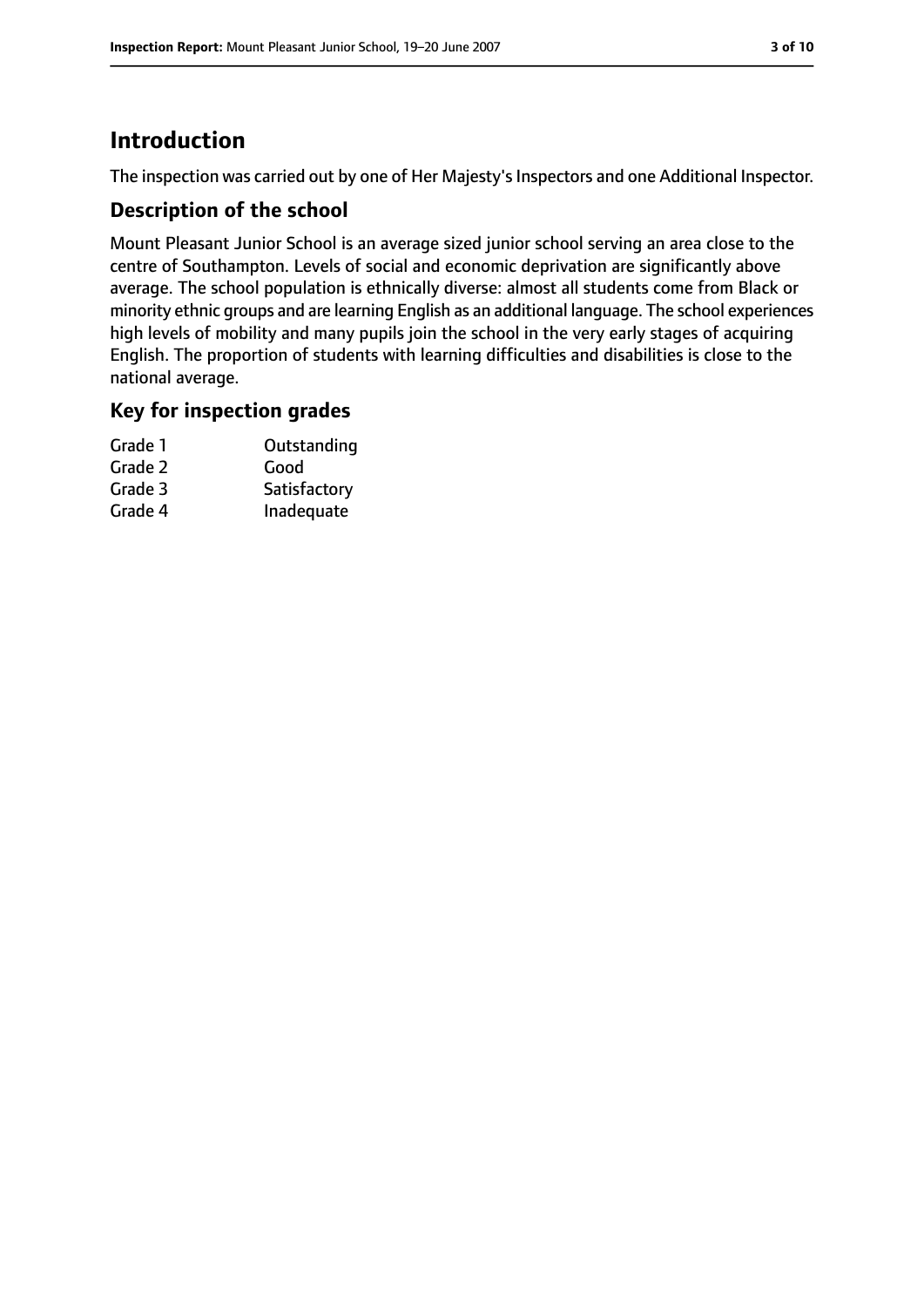# **Overall effectiveness of the school**

#### **Grade: 3**

Mount Pleasant Junior School is providing a satisfactory standard of education.

Achievement and standards are satisfactory. The 2006 national tests indicate that pupils made satisfactory progress in English, but inadequate progress in mathematics and science. This underachievement was linked to inconsistencies in the quality of teaching across the school. There is clear evidence that the consistency of lessons has improved and that, as a result, pupils are now making satisfactory progress. However, there remains a legacy of underachievement in some year groups. Teaching and learning are satisfactory overall and the proportion of good or better teaching has increased in the past year. In a few lessons, teaching lacks pace and activities are not matched closely enough to pupils' needs. The curriculum is satisfactory. Changes were made this year to ensure that teachers are able to focus sharply on the key areas of literacy and numeracy.

Pupils' personal development and well-being are satisfactory overall with some areas of strength. Pupils enjoy their education and are generally positive about school. Attendance has been well below national averages for a number of years. The school has focused sharply on this area. As a result, while still below average, attendance has increased significantly this year. The majority of pupils behave well, although the behaviour of some pupils can impede the flow of the lesson in some classes. Care, guidance and support are satisfactory and improving. Pupils are well cared for by the school. Systems for monitoring their academic achievement have improved considerably over the past year, although it is too early to see the impact of this on pupils' achievement.

Leadership and management are satisfactory. The headteacher has been in post for nearly two years. During that time he has correctly identified the school's strengths and weaknesses and, ably supported by the deputy headteacher, has taken sensible and well thought out actions to support the school's development. While they are yet to have their full impact, these actions are already leading to improvements in the quality of provision and outcomes for pupils. Changes made to leadership across the school, through the appointment of year leaders, are beginning to help raise achievement. The school has demonstrated a clear capacity to improve further.

#### **What the school should do to improve further**

- Raise levels of achievement further across the school.
- Increase the proportion of consistently good or better teaching.
- Improve pupils' attendance and reduce levels of unauthorised absence.

A small proportion of the schools whose overall effectiveness is judged satisfactory but which have areas of underperformance will receive a monitoring visit by an Ofsted inspector before their next S5 inspection.

## **Achievement and standards**

#### **Grade: 3**

Pupils entering the school at the beginning of Year 3 generally have standards that are slightly below the national average, although there is considerable variation between different year groups. A significant proportion of pupils also join the school later in Year 3 or in other year groups.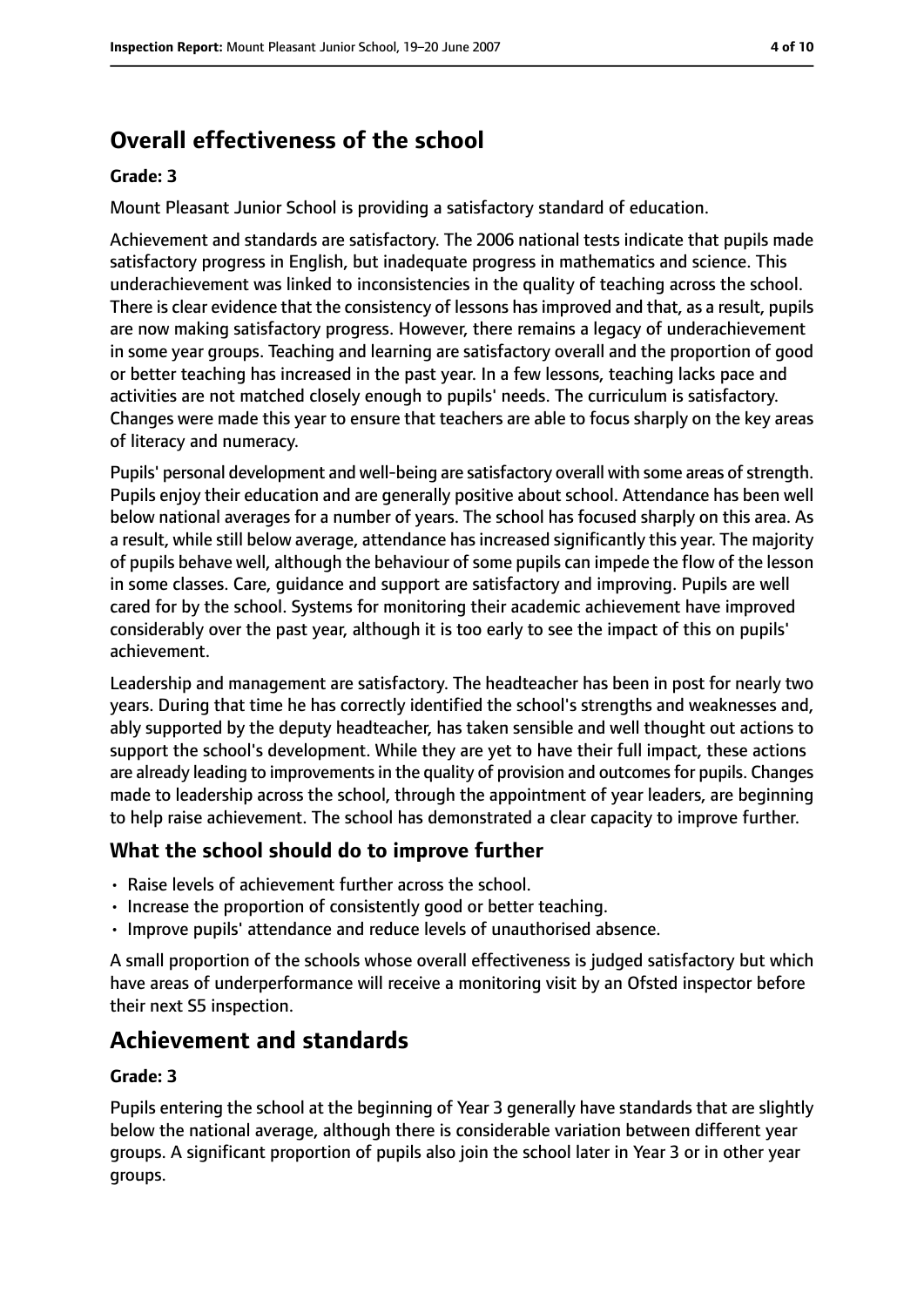Pupils taking the national tests in 2006 entered the school with below average standards. At the end of Year 6 they attained standards that were below average in English, but well below average in mathematics and science. Given the pupils' capabilities and starting points, this represented satisfactory progress in English, but unsatisfactory progress in mathematics and science. During the inspection the school were able to demonstrate very clearly that pupils across the school are making greater progress this year and that their achievement is now satisfactory.

## **Personal development and well-being**

#### **Grade: 3**

Most pupils enjoy school and participate enthusiastically in school activities. Attendance has improved significantly over the past year, although it is still below average and levels of unauthorised absence remain high. The school is working hard with parents and other local schools to promote regular attendance and to discourage extended periods abroad. Most pupils are well behaved but there are a few, mainly boys, who's silly behaviour can hinder their own and other's learning.

Pupils' spiritual, moral, social and cultural development is satisfactory. Those on the school council take their responsibilities seriously and have made a valuable contribution to improving playground activities and arrangements. Pupils also make a positive contribution to the wider community, for example, by raising funds for well known charities and by performing Asian dance routines in the local community. Pupils adopt healthy lifestyles and possess a good understanding of the importance of a healthy diet and regular exercise. They are reasonably well prepared for the future because by the time they leave they have acquired sound literacy and numeracy skills and their personal and social skills are satisfactory.

## **Quality of provision**

#### **Teaching and learning**

#### **Grade: 3**

Teaching and learning are satisfactory and improving. Teachers have good relationships with their classes and most manage their pupils well. The purpose of the lessons is clearly shared with the class so that pupils know what they are expected to learn. Teachers' demonstrations, explanations and questioning usually promote learning well. Most pupils are attentive and respond well to their teachers. Good opportunities are provided for pupils to discuss their work and to participate in role-play activities. As a result, pupils are making better progress in developing their speaking and listening skills. Assessment has improved recently and is usually used well to match tasks to pupils' different abilities and needs. This is helping to ensure that pupils are pupils are interested and challenged by their work.

However, in a few lessons, the pace is slower and tasks are not sufficiently well matched to pupils' needs. Learning declines when challenge and pace are lessstrong. In some cases, teachers spend too long talking to the whole class and pupils lose interest. Learning assistants provide good support to pupils who need it. However, they can be less effective when teachers' introductions are overlong.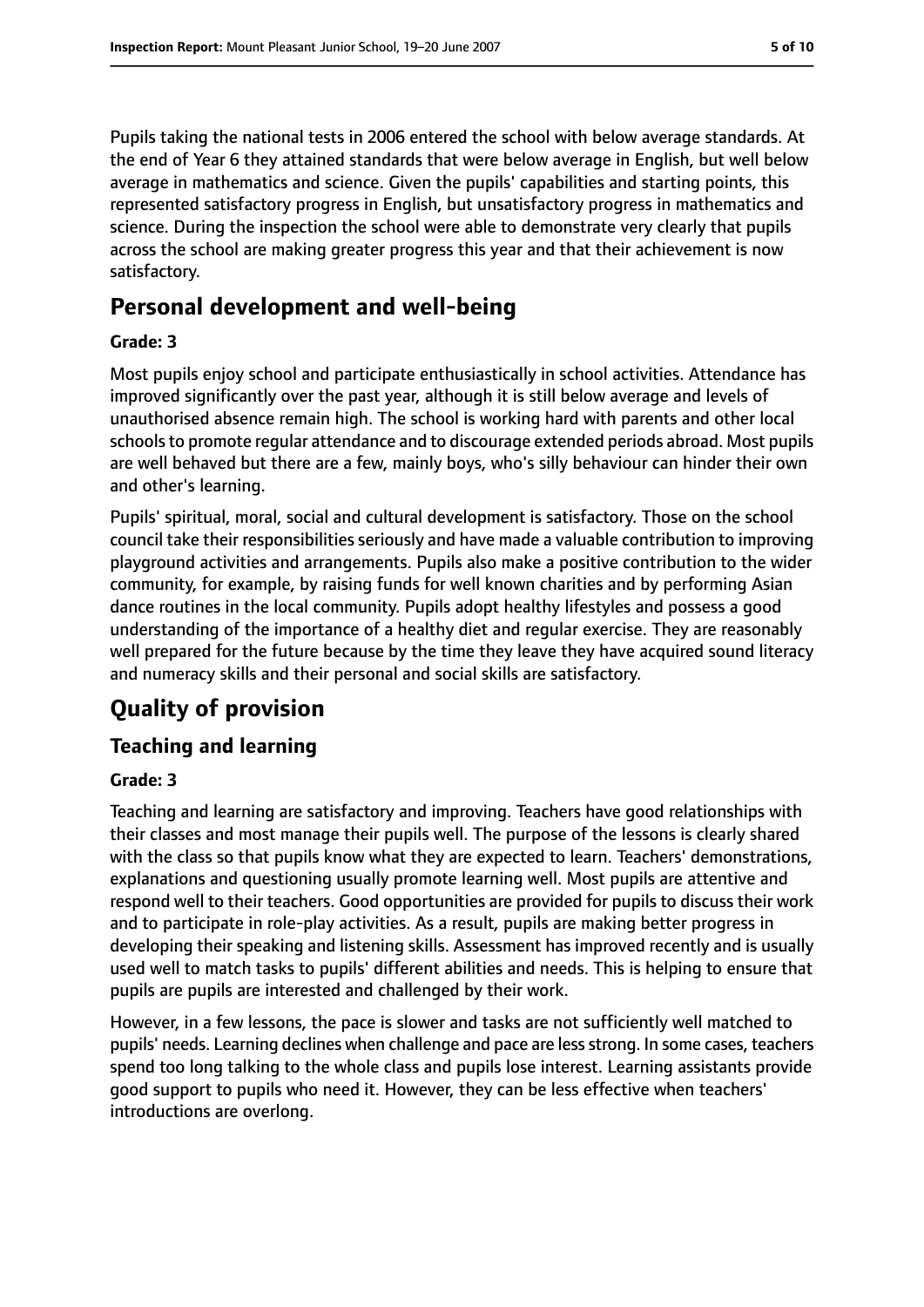## **Curriculum and other activities**

#### **Grade: 3**

The curriculum is satisfactory and supports pupils' satisfactory achievement and personal development. The school made a number of changes to the curriculum in September 2006 to focus more sharply on literacy and numeracy. This has helped teachers to concentrate on these key areas and has supported an improvement in pupils' achievement. The school is now looking to develop the curriculum to support further links between different curriculum subjects. The introduction of year leader posts is helping teachers and teaching assistants to plan more closely together in year teams.

The school offers a wide range of enrichment opportunities and activities beyond the school day. Pupils enjoy these opportunities and participation rates are high.

#### **Care, guidance and support**

#### **Grade: 3**

Adults know the pupils well and have established good relationships with them and with their parents. Effective induction arrangements enable new pupils to settle quickly. A good number of bilingual assistants provide much needed support to pupils and their parents. Procedures to ensure pupils' protection and safety are good. Pupils confirm that there is little bullying and are confident that the school will deal with any incidents quickly and effectively.

Assessment and tracking of pupils' attainment has improved recently and the school now has a clearer picture of how well each individual is doing. Assessment is used appropriately to plan teaching and to set individual learning targets in English and mathematics.

## **Leadership and management**

#### **Grade: 3**

The headteacher has a thorough and realistic understanding of the school's strengths and weaknesses and has set a clear vision for improvement which staff increasingly share. Teachers understand that standards need to rise and they are committed to making the necessary improvements. While it is not yet possible to see their full impact, actions taken over the past 18 months have been well thought out and appropriate. They have made a measurable impact on the quality of the school's provision and on pupils' personal development and achievement. Effective action has been taken to improve the quality and consistency of teaching. Recently developed systems enable leaders to track children's progress more closely and to hold staff more accountable for the performance of pupils in their classes.

The school's middle leadership structure has recently been revised. Year group leaders have been introduced to oversee teaching, learning and pupil progress in each year group. This is already leading to better leadership across the school and to a sharper focus on achievement and improvement. Governors also have a clear view of the school's strengths and weaknesses and are providing appropriate challenge and support. The school works well in partnership with others to improve provision. It works closely with the community and a recently introduced parents' forum allows parents to put their views and ideas forward to the school. A number of changes have been made as a result of the group'ssuggestions. The Local Authority has provided effective help to the school to support its improvement.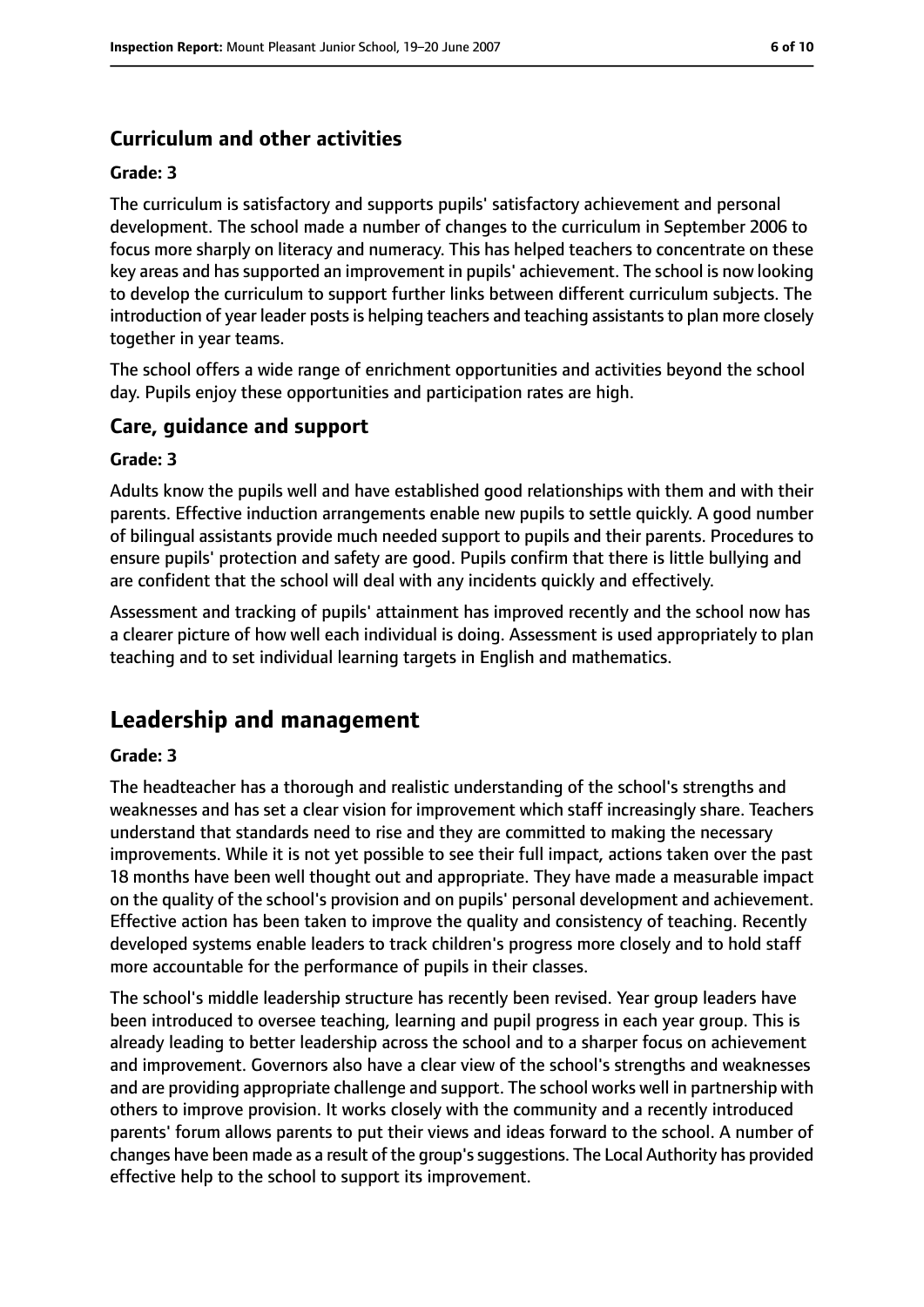**Any complaints about the inspection or the report should be made following the procedures set out in the guidance 'Complaints about school inspection', which is available from Ofsted's website: www.ofsted.gov.uk.**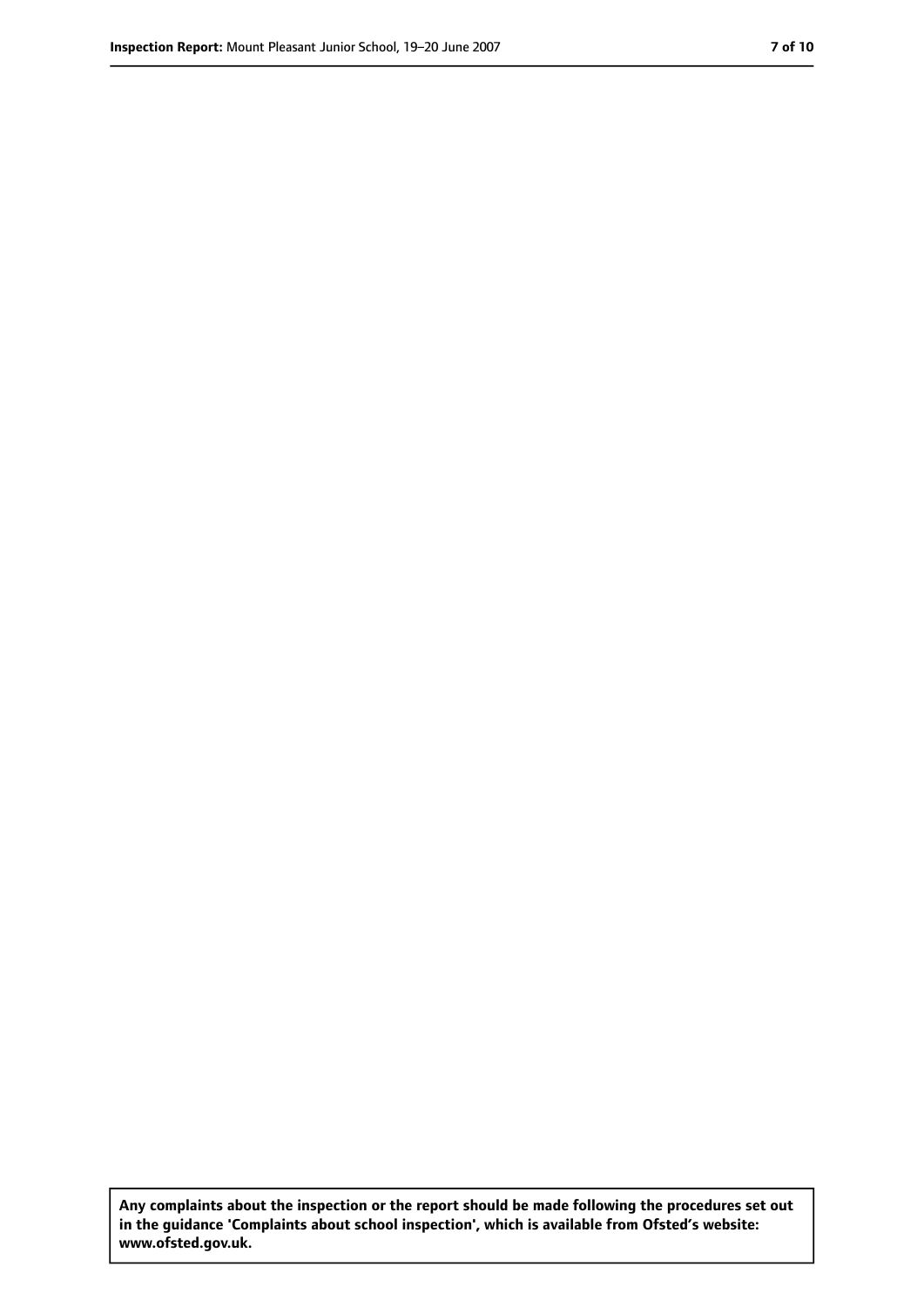#### **Annex A**

# **Inspection judgements**

| Key to judgements: grade 1 is outstanding, grade 2 good, grade 3 satisfactory, and grade 4 $\,$ | <b>School</b>  |
|-------------------------------------------------------------------------------------------------|----------------|
| inadequate                                                                                      | <b>Overall</b> |

## **Overall effectiveness**

| How effective, efficient and inclusive is the provision of education, integrated<br>care and any extended services in meeting the needs of learners? |     |
|------------------------------------------------------------------------------------------------------------------------------------------------------|-----|
| How well does the school work in partnership with others to promote learners'<br>well-being?                                                         |     |
| The effectiveness of the school's self-evaluation                                                                                                    |     |
| The capacity to make any necessary improvements                                                                                                      |     |
| Effective steps have been taken to promote improvement since the last<br>inspection                                                                  | Yes |

#### **Achievement and standards**

| How well do learners achieve?                                                                               |  |
|-------------------------------------------------------------------------------------------------------------|--|
| The standards <sup>1</sup> reached by learners                                                              |  |
| How well learners make progress, taking account of any significant variations between<br>groups of learners |  |
| How well learners with learning difficulties and disabilities make progress                                 |  |

## **Personal development and well-being**

| How good is the overall personal development and well-being of the<br>learners?                                  |  |
|------------------------------------------------------------------------------------------------------------------|--|
| The extent of learners' spiritual, moral, social and cultural development                                        |  |
| The behaviour of learners                                                                                        |  |
| The attendance of learners                                                                                       |  |
| How well learners enjoy their education                                                                          |  |
| The extent to which learners adopt safe practices                                                                |  |
| The extent to which learners adopt healthy lifestyles                                                            |  |
| The extent to which learners make a positive contribution to the community                                       |  |
| How well learners develop workplace and other skills that will contribute to<br>their future economic well-being |  |

## **The quality of provision**

| How effective are teaching and learning in meeting the full range of the<br>learners' needs?          |  |
|-------------------------------------------------------------------------------------------------------|--|
| How well do the curriculum and other activities meet the range of needs<br>and interests of learners? |  |
| How well are learners cared for, quided and supported?                                                |  |

 $^1$  Grade 1 - Exceptionally and consistently high; Grade 2 - Generally above average with none significantly below average; Grade 3 - Broadly average to below average; Grade 4 - Exceptionally low.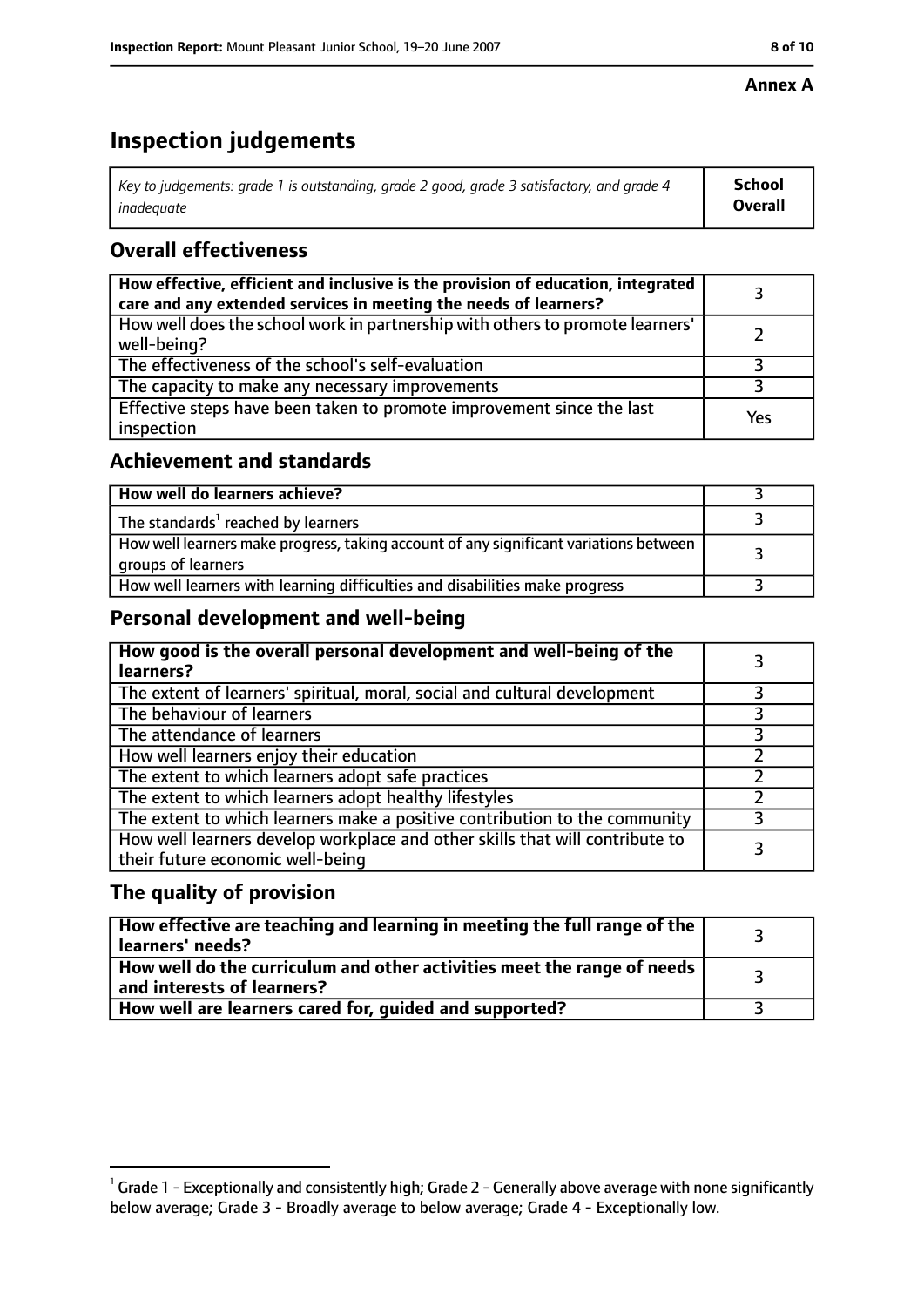# **Leadership and management**

| How effective are leadership and management in raising achievement<br>and supporting all learners?                                              | 3         |
|-------------------------------------------------------------------------------------------------------------------------------------------------|-----------|
| How effectively leaders and managers at all levels set clear direction leading<br>to improvement and promote high quality of care and education | 3         |
| How effectively performance is monitored, evaluated and improved to meet<br>challenging targets                                                 | 3         |
| How well equality of opportunity is promoted and discrimination tackled so<br>that all learners achieve as well as they can                     |           |
| How effectively and efficiently resources, including staff, are deployed to<br>achieve value for money                                          | 3         |
| The extent to which governors and other supervisory boards discharge their<br>responsibilities                                                  | 3         |
| Do procedures for safequarding learners meet current government<br>requirements?                                                                | Yes       |
| Does this school require special measures?                                                                                                      | <b>No</b> |
| Does this school require a notice to improve?                                                                                                   | No        |